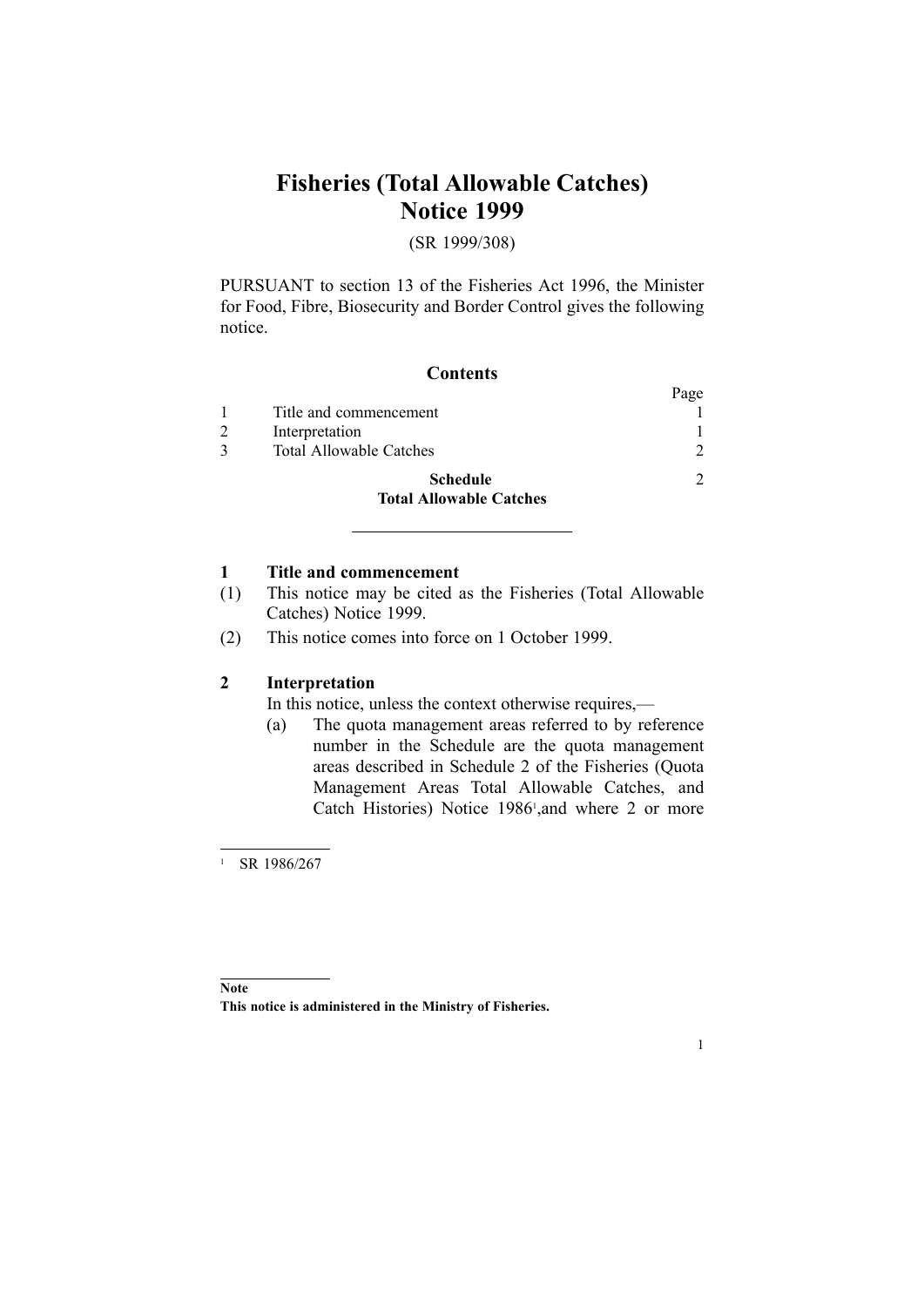<span id="page-1-0"></span>

|      | <b>Fisheries (Total Allowable Catches)</b> | Reprinted as at  |
|------|--------------------------------------------|------------------|
| cl 3 | Notice 1999                                | 3 September 2007 |

quota managemen<sup>t</sup> areas are shown as combined in respec<sup>t</sup> of any species, the combined areas together comprise 1 quota managemen<sup>t</sup> area for that species:

(b) References to fishstock codes are references to the fishstock codes specified in Table 1 of Schedule 2 of the Fisheries (Reporting) Regulations 1990<sup>2</sup>

#### **3 Total Allowable Catches**

The total allowable catch for each quota managemen<sup>t</sup> area in respec<sup>t</sup> of each species specified in the Schedule is that stated in the final column of the Schedule against the relevant quota managemen<sup>t</sup> area and species.

| <b>Total Allowable Catches</b> |                             |                   |                                                             |  |
|--------------------------------|-----------------------------|-------------------|-------------------------------------------------------------|--|
| Species                        | Quota<br>Management<br>Area | Fishstock<br>Code | <b>Total Allowable</b><br>Catch<br>(Greenweight)<br>Tonnes) |  |
| Cardinal fish                  | 1                           | CDL1              | 1,320.000                                                   |  |
|                                | 9                           | CDL <sub>9</sub>  | 4.000                                                       |  |
| Oreo                           | 3A                          | OEO3A             | 5,900.000                                                   |  |
| Pale ghost<br>shark            | 1, 2, 3, 4, 10              | GSP1              | 509.000                                                     |  |
|                                | 5, 6                        | GSP5              | 118.000                                                     |  |
|                                | 7, 8, 9                     | GSP7              | 176.000                                                     |  |
| Paua                           | 5B                          | PAU5B             | 155.984                                                     |  |

# **Schedule** Cl<sub>3</sub>

Dated at Wellington this 14th day of September 1999. JOHN LUXTON,

<sup>2</sup> SR 1990/214